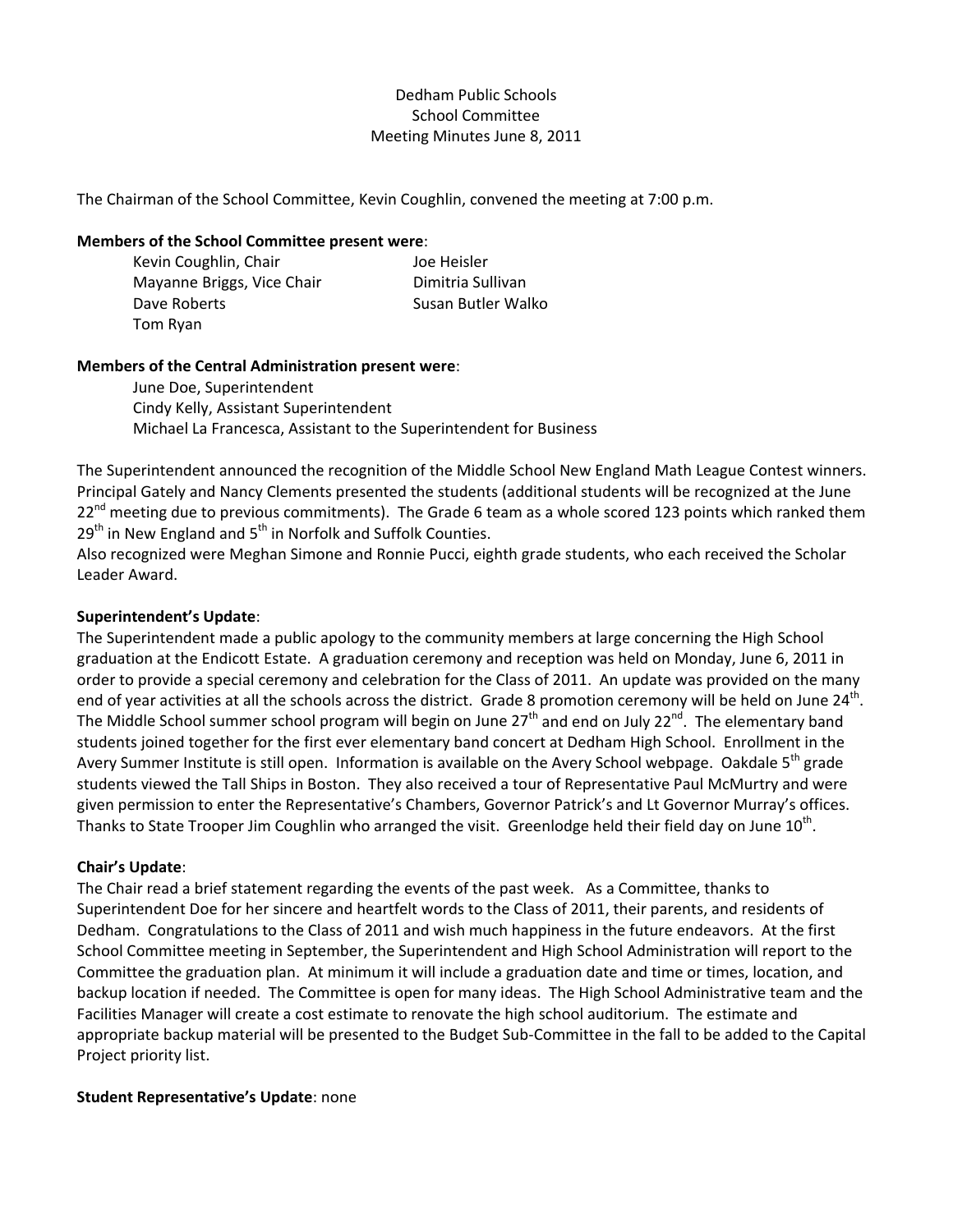# **Reports:**

School Lunch Program Price Increase – Chair of the Budget Sub‐ Mr. Heisler spoke regarding this increase. Due to Federal Government guidelines we are required to increase the price of school lunches. Notification will be sent through mailings during the summer and also on the menus for September.

Motion to approve the lunch price increases as presented made by Mr. Heisler, and seconded by Mr. Roberts. Approved: Unanimous 7:0

Guidance Survey Report: Ms. Doe introduced Dr. Joanne McCormick to present results of surveys on Guidance services and to obtain feedback to improve services. One survey was directed to students and the other to parents. Communication is an area in need of improvement. Announcements will be posted on Naviance and a letter to parents will be sent before the end of the year to encourage parents to log into Naviance for information. Every senior was surveyed before they left and the remaining students are in the process of being surveyed. Counselor of the Day was implemented this year. A Guidance Resource table is located in the cafeteria so students can approach the counselors during the lunch period. Evening hours are available in the Guidance department for parents. Dr. McCormick made a plea to parents to log on and complete the survey. The scheduling process at the high school is complete, the master schedule has been run and 82% of the students got what they requested. Out of the remaining students 90% of those were missing one class. The final schedule is being tweaked to work with the students to get the classes they requested. Dr. McCormick also reported on the  $9<sup>th</sup>$  grade teaming.

## **Old/New Business:**

## Avery and Athletic Field update

Latest discussion centered on the fields with the discussion and vote centered on the recommended bathroom facility that was presented by the architects and project manager. Recreation Road should be paved on June  $16<sup>th</sup>$ , and fencing should be in place for the summer programs. Avery Project – the roofs are enclosed and the brick work continues on the exterior walls. The footings for the lights have been poured and the light poles have arrived on site. Mrs. Butler Walko stated the past few years Civic Pride and the DPW have moved in the direction of all fences being black vinyl versus chain link. Discussion held on the structure for the bathroom facilities and possible shrub plantings around the finished project. It was also requested to receive more substantial updates on the athletic field project including minutes (draft form) and more information on the project.

# Financial Policy – Debt Management Policy Discussion and Vote:

Policy Sub Committee met and discussed this policy. Recommendation from the sub‐committee is to approve the Debt Management Policy as presented. Motion made by Ms. Briggs, and seconded by Mr. Roberts. Approved: Unanimous 7:0

Technology Fee Account Setup. Mr. La Francesca stated a revolving account is required to be set up to receive the fees associated with the notebook initiative for incoming freshmen.

Motion made by Mr. Roberts, and seconded by Ms. Briggs to approve the setup of a revolving account for the purpose stated. Approved: Unanimous 7:0

MOA for Title I Teachers. An agreement was reached in negotiating a one year extension to the Title I Collective Bargaining Agreement with a 2%/1% split increase in salaries for the year. Additionally language will be included to allow Title I employees to participate in the Unit A sick bank. The current language in Article 7.6 will remain intact.

Motion made by Ms. Sullivan, and seconded by Ms. Butler Walko to approve the MOA for Title I Teachers from September 1, 2011 to August 31, 2012. Vote taken by roll call: Ms. Butler Walko-yes, Mr. Roberts-yes, Mr. Ryanyes, Mr. Heisler‐yes, Ms. Sullivan‐yes, Ms. Briggs‐yes, Mr. Coughlin‐yes. Approved: Unanimous 7:0